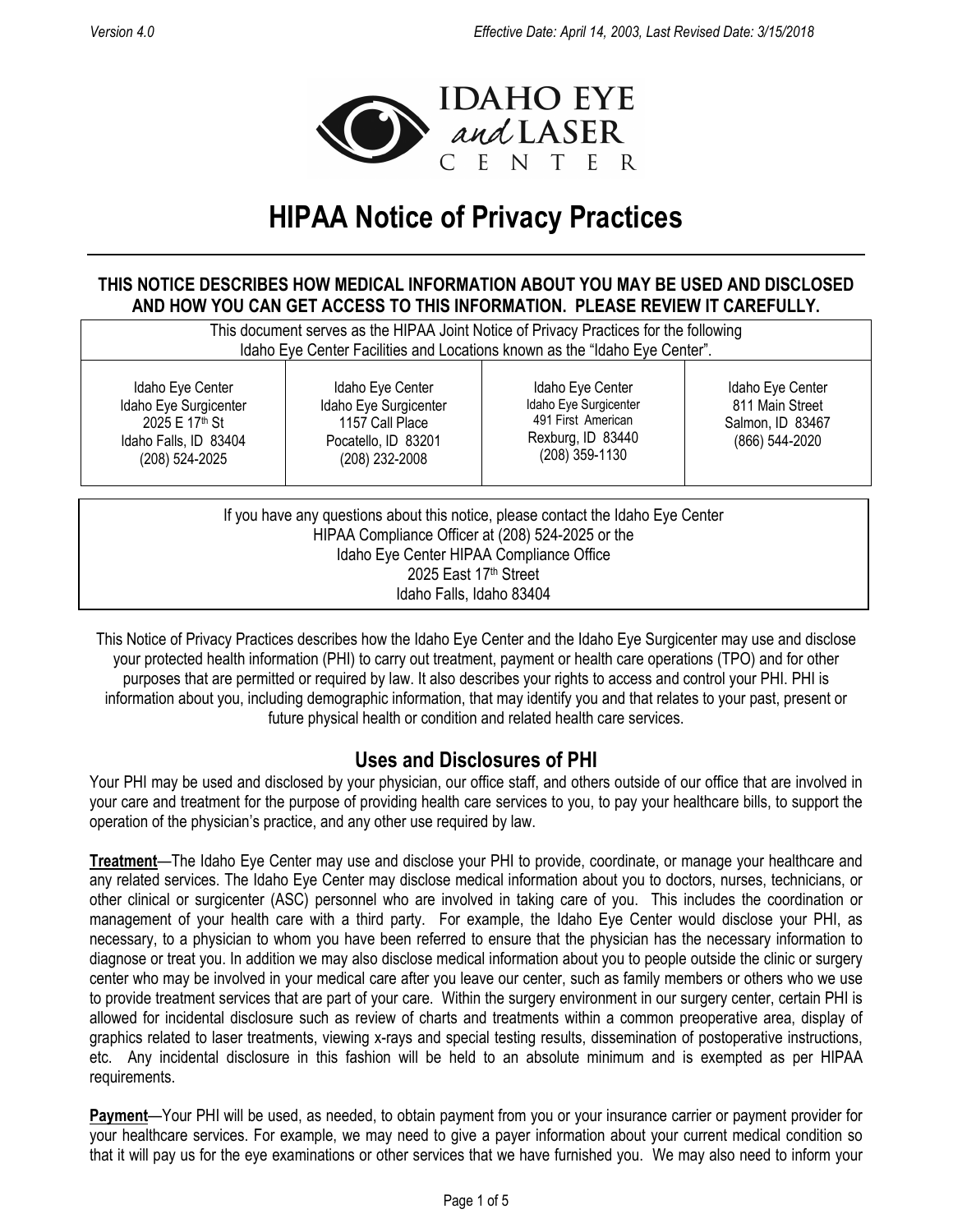payer of the treatment you are going to receive in order to obtain prior approval or to determine whether the service is covered. Payers can include insurance carriers and service organization payers such as Commission for the Blind, the Lions Club and religious organizations/clergy.

**Healthcare Operations**—The Idaho Eye Center may use or disclose, as-needed, your PHI in order to support the business activities of your physician's practice. These activities include, but are not limited to, quality assessment activities, employee review activities, training of medical students, licensing, and conducting or arranging for other business activities. For example, the Idaho Eye Center may disclose your PHI to medical school students that see patients at our office. In addition, the Idaho Eye Center may use a sign-in sheet at the registration desk where you will be asked to sign your name and indicate your physician. The Idaho Eye Center may also call you by first name in the waiting room when your physician is ready to see you and / or use name tags with the first names of you and your family members for surgery identification. The Idaho Eye Center may use or disclose your PHI, as necessary, to contact you to remind you of your appointment.

*The Idaho Eye Center may use or disclose your PHI in the following situations without your authorization. These situations include:* 

**Disclosures to Persons Assisting in Your Care or Payment for Your Care**—The Idaho Eye Center may disclose information to individuals involved in your care or in the payment for your care. This includes people and organizations that are part of your "circle of care" – such as your spouse, your son / daughter, your mother / father, your brother / sister, your other doctors, or an aide who may be providing services to you. We may also use and disclose health information about a patient for disaster relief efforts and to notify persons responsible for a patient's care about a patient's location, general condition or death. You have the right to deny this disclosure via a signed *"Denial of Disclosure Request"*. Under certain circumstances, such as in an emergency situation, we may make these uses and disclosures without your agreement.

**As Required by Law**—The Idaho Eye Center may disclose health information about you when we are required to do so by federal, state, or local law.

**Public Health Issues as Required by Law**—The Idaho Eye Center may disclose PHI about you in connection with certain public health reporting activities. For instance, we may disclose such information to a public health authority authorized to collect or receive PHI for the purpose of preventing or controlling disease, injury, disability or research analysis. Public health authorities include state health departments, the Center for Disease Control, the Food and Drug Administration (FDA), the Occupational Safety and Health Administration (OSHA), and the Environmental Protection Agency (EPA), to name a few. The Idaho Eye Center is also permitted to disclose PHI to a person subject to the Food and Drug Administration's power for the following activities: to report adverse events, product defects or problems, or biological product deviations, to track products, to enable product recalls, repairs, or replacements, or to conduct post marketing surveillance. The Idaho Eye Center may also disclose a patient's health information to a person who may have been exposed to a communicable disease or to an employer to conduct an evaluation relating to medical surveillance of the workplace or to evaluate whether an individual has a work-related illness or injury.

**Appointment Reminders**—The Idaho Eye Center may use and disclose medical information for the purpose of contacting you in written or oral methods (correspondence or a phone call) as a reminder that you have an appointment or that you should schedule an appointment. In the event that the reminder is placed via the phone and we are only acknowledged via an answering machine or voicemail, we may leave specific information related to your appointment that will be limited to date, time, location and doctor as a recorded message.

**Treatment Alternatives**—The Idaho Eye Center may use and disclose your personal health information in written and / or oral methods (correspondence or a phone call) in order to tell you or recommend possible treatment options, alternatives or health-related services that may be of interest to you.

**Abuse**—The Idaho Eye Center may disclose a patient's health information where we reasonably believe a patient is a victim of abuse, neglect or domestic violence and the patient authorized the disclosure or it is required or authorized by law.

**Health Oversight**—The Idaho Eye Center may disclose health information about you in connection with certain health oversight activities of licensing and other health oversight agencies which are authorized by law. Health oversight activities include audit, investigation, inspection, licensure or disciplinary actions, and civil, criminal, or administrative proceedings or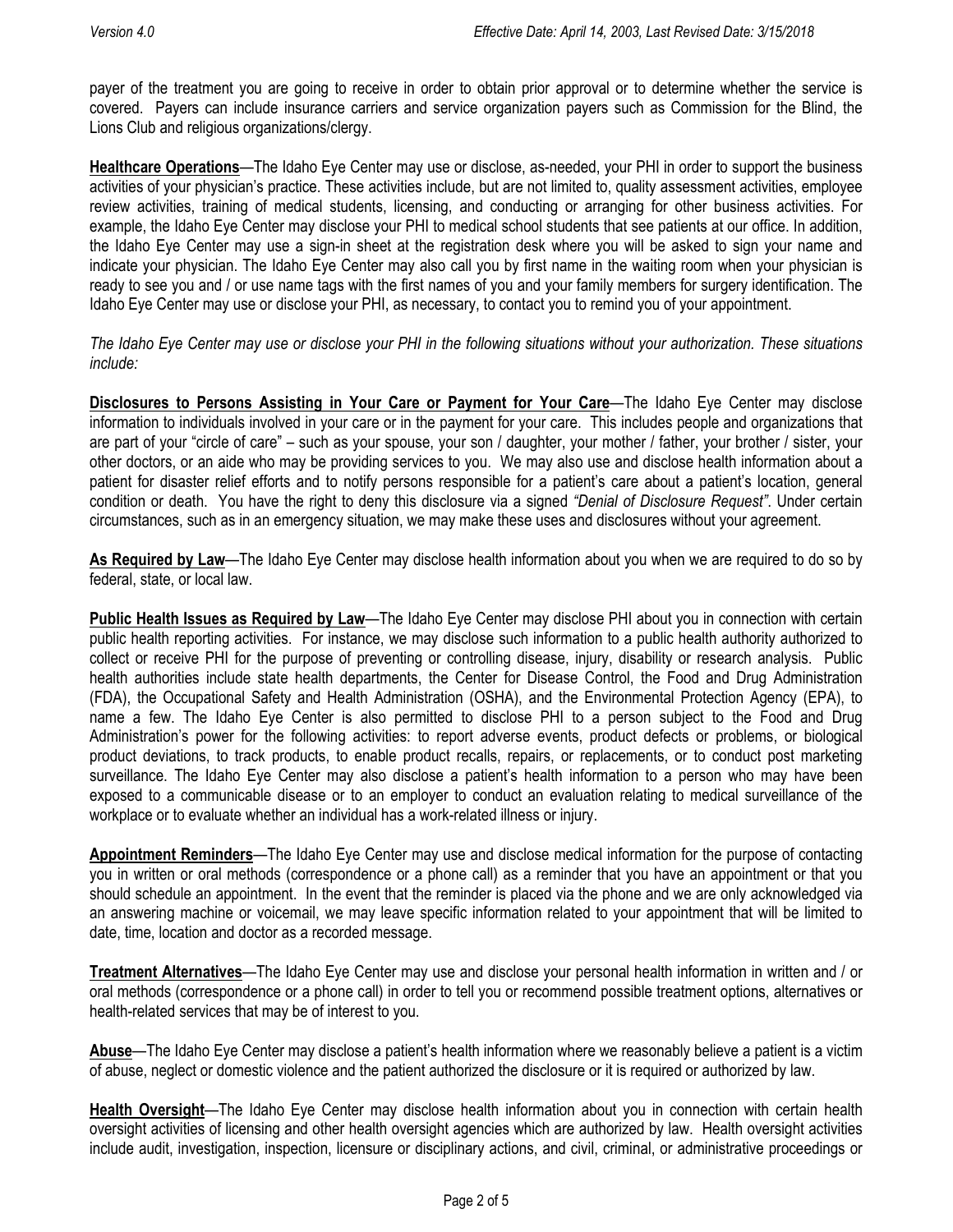actions or any other activity necessary for the oversight or 1) the health care system, 2) governmental benefit programs for which health information is relevant to determining beneficiary eligibility, 3) entities subject to governmental regulatory programs for which health information is necessary for determining compliance with program standards, or 4) entitles subject to civil rights laws for which health information is necessary for determining compliance.

**Legal Proceedings / Law Enforcement**—The Idaho Eye Center may disclose your health information as required by law, including in response to a warrant, subpoena, or other order of a court or administrative hearing body or to assist law enforcement to identify or locate s suspect, fugitive, material witness or missing person. Disclosures for law enforcement purposes also permit use to make disclosures about victims of crimes and the death of an individual, among others.

**Coroners, Funeral Directors, and Organ Donation**—The Idaho Eye Center may release a patient's health information (1) to a coroner or medical examiner to identify a deceased person or determine the cause of death and (2) to funeral directors. The Idaho Eye Center also may release your health information to organ procurement organizations, transplant centers, and eye or tissue banks, if you are an organ donor or recipient.

**Workers' Compensation**—The Idaho Eye Center may release your health information to workers' compensation or similar programs and/or employers, which provide benefits and/or information for work-related injuries or illnesses without regard to fault.

**Health and Safety**—The Idaho Eye Center may disclose health information about you when necessary to prevent a serious threat to your health and safety or the health and safety of others.

**Research**—The Idaho Eye Center may use or disclose certain health information about your condition and/or treatment for research purposes where and Institutional Review Board or a similar body referred to as a Privacy Board determines that you privacy interests will be adequately protected in the study. The Idaho Eye Center may also use and disclose you health information to prepare or analyze a research protocol and for other research purposes.

**Legal and/or Criminal Activity**—The Idaho Eye Center may disclose your PHI for legal or administrative proceedings that involve you. We may release such information upon order of a court or administrative tribunal. We may also release PHI in the absence of such an order and in response to a discovery or other lawful request, if efforts have been made to notify you or secure a protective order. Legal Activity can also include collection agencies such as the Credit Bureau of Idaho Falls who take action on behalf of the Idaho Eye Center to collect payment for delinquent accounts. These agencies will be governed by a Business Associate Agreement.

**Inmates**—If you are an inmate, the Idaho Eye Center may release PHI about you to a correctional institution where you are incarcerated or to law enforcement officials in certain situations such as where the information is necessary for your treatment, health or safety, or the health or safety of others.

**Military Activity**—If you are a member of the Armed Forces, the Idaho Eye Center may release health information about you for activities deemed necessary by military command authorities. We also may release health information about foreign military personnel to their appropriate foreign military authority.

**National Security**—The Idaho Eye Center may disclose PHI for national security and intelligence activities and for the provision of protective services to the President of the United States and other officials or foreign heads of state.

**Our Business Associates**—The Idaho Eye Center, on occasion, is required to work with outside individuals and businesses that help us operate our business successfully. We may disclose your health information to these business associates so that they can perform the tasks that we hire them to do. For example, the Idaho Eye Center periodically hires outside consulting/auditing firms to perform an exhaustive audit of our charts and billing processes to verify and insure that we are following all the recommended guidelines for Medicare billing and reimbursement. Our business associates must promise via a signed agreement that they will respect the confidentiality of your personal and identifiable health information and that exposure of such information will only be used for the purpose of the specific business authorization.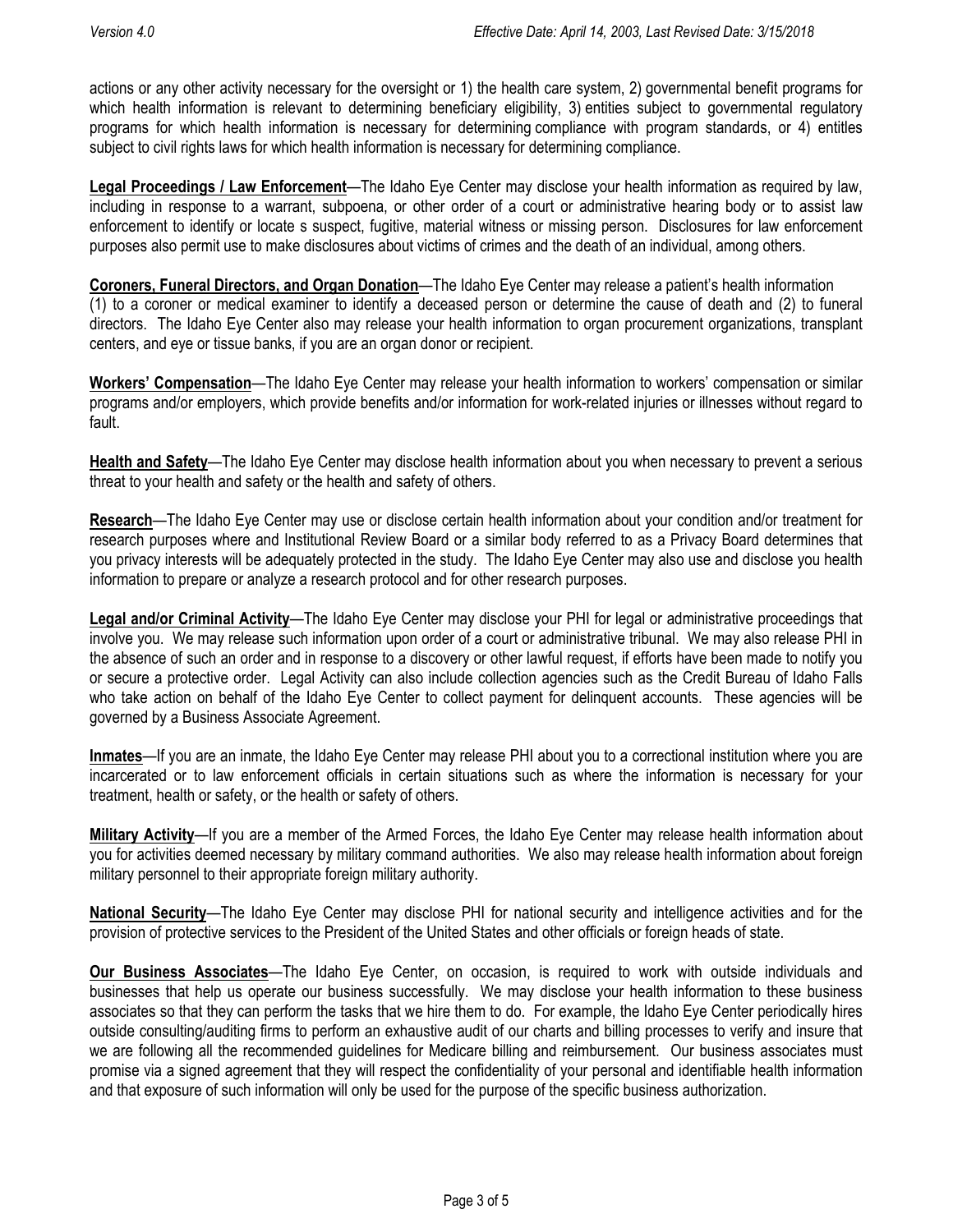**Confidentiality Agreements**—Certain entities are retained and/or utilized by the Idaho Eye Center for janitorial, maintenance, legal counsel, pharmaceutical, and other services for the purpose of maintaining our facilities, stocking "sample" supplies, etc. While providing such services, the contractor may of necessity have "proximity" contact with PHI. These entities do not fall under the guidelines of "*Business Associate Agreements"* but will be bound by Idaho Eye Center confidentiality agreements. These agreements are covenants to not disclose confidential medical information and are governed by the "*Physician-Patient Privilege of Confidentiality"* as set forth in *"Idaho Rule of Evidence 503"*.

**Disaster or an Emergency**—Healthcare providers may disclose the minimum necessary PHI to identify, locate, and notify family members, guardians, or anyone else responsible for the care of the individual, of the individual's location, general condition, or death. Disclosure may be made directly to those involved in the individual's care, the police, the press, the public at large, or to a public or private entity authorized by law or its charter to assist in disaster relief. Hospitals can have a facility directory that includes the patient's name, location in facility, general condition efforts, such as the American Red Cross.

**Required Uses and Disclosures**—Under the law, the Idaho Eye Center must make disclosures to you and when required by the Secretary of the Department of Health and Human Services to investigate or determine our compliance with the requirements of Section 164.500.

**Other Permitted and Required Uses and Disclosures** will be made only with your consent, authorization, or opportunity to object unless required by law.

**You may revoke this authorization**, at any time, in writing, except to the extent that your physician or the physician's practice has taken an action in reliance on the use or disclosure indicated in the authorization.

## **Your Rights**

Following is a statement of your rights with respect to your PHI.

You have the right to inspect and copy your PHI. Under federal law, however, you may not inspect or copy the following records; psychotherapy notes, information compiled in reasonable anticipation of, or use in, a civil, criminal, or administrative action or proceeding, and PHI that is subject to law that prohibits access to PHI.

**You have the right to request a restriction of your PHI.** This means you may ask us not to use or disclose any part of your PHI for the purposes of treatment, payment or healthcare operations. You may also request that any part of your PHI not be disclosed to family members or friends who may be involved in your care or for notification purposes as described in this "*Notice of Privacy Practices*". Your request must state the specific restriction requested and to whom you want the restriction to apply.

Your physician is not required to agree to a restriction that you may request. If physicians at the Idaho Eye Center believe it is in your best interest to permit use and disclosure of your PHI, your PHI will not be restricted. You then have the right to use another Healthcare Professional.

**You have the right to request to receive confidential communications from us by alternative means or at an alternative location. You have the right to obtain a paper copy of this notice from us**, upon request, even if you have agreed to accept this notice alternatively i.e. electronically.

**You may have the right to have your physician amend your PHI.** If the Idaho Eye Center denies your request for amendment, you have the right to file a statement of disagreement with us and we may prepare a rebuttal to your statement and will provide you with a copy of any such rebuttal.

#### **You have the right to receive an accounting of certain disclosures the Idaho Eye Center has made, if any, of your PHI.**